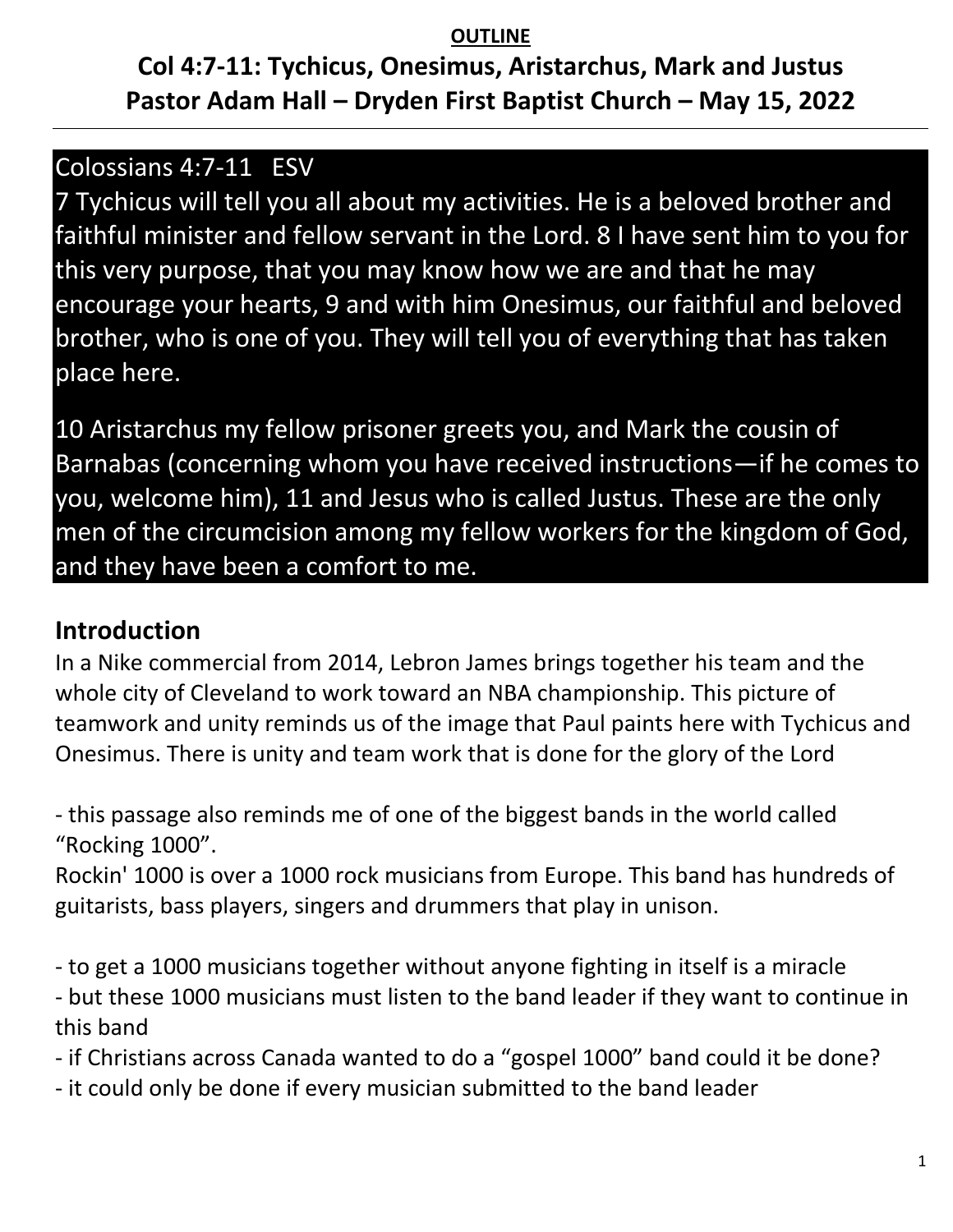- this is how the church \_\_\_\_\_\_\_\_\_ to function

- believers in Jesus Christ have a leader and that leader is Jesus Christ

- each person in the church must know their role and submit to Jesus Christ as they do ministry together

- much like that Nike commercial the church needs unity in ministry

- much like the band "Rockin' 1000" the church needs in ministry

- the unity that we see between Paul, Tychicus, Onesimus, Mark, Justus and Aristarchus is what the Lord commands for us as a

## **Review**

| - Colossians is an amazing book because it | upon Jesus Christ, Jesus Christ |
|--------------------------------------------|---------------------------------|
| and Jesus Christ                           |                                 |

- Colossians starts with thanksgiving to God because of God's work among the Colossians and Paul prays that this congregation would \_\_\_\_\_\_\_\_\_\_ in holiness (Colossians 1:3-11)

- Paul highlights in this letter the absolute **the absolute** of Jesus Christ

- Colossians 1:15-20 Paul writes a great hymn speaking about Jesus being supreme over creation the and salvation

- Paul continues to teach the supremacy of Christ in Colossians 2 Colossians 2:9-10 For in him the whole fullness of deity dwells bodily, 10 and you have been filled in him, who is the end all rule and authority.

- in Colossians 3:1-4:6 we see what new life in Jesus Christ looks like

| - a person is saved by grace, delivered from a        | under the authority of sin |
|-------------------------------------------------------|----------------------------|
| and then they are called to live a new life under the | of Jesus Christ            |

- now we come to the end of this great book where Paul gives greetings and

instructions to the \_\_\_\_\_\_\_\_\_\_ at Colossae

- this letter ends with a \_\_\_\_\_\_\_\_\_\_\_ from Paul

| - many of Paul's letters end in a similar fashion where Paul mentions       | who |
|-----------------------------------------------------------------------------|-----|
| work with him in the gospel and this is just what we see in today's passage |     |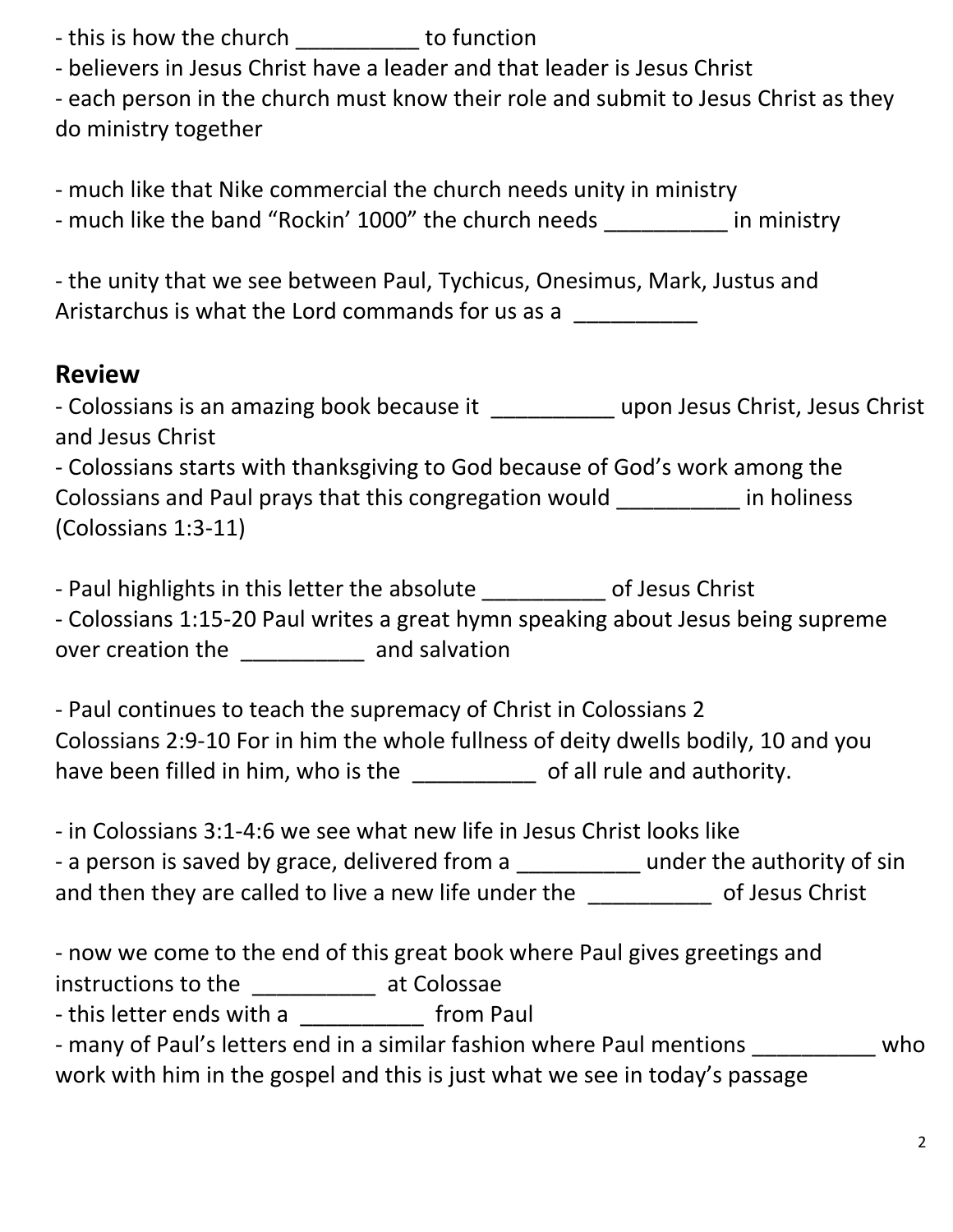### **Brief Outline:**

1) (4:7-8) Tychicus

2) (4:9) Onesimus

3) (4:10-11) Aristarchus, Mark and Justus

## **1) (4:7-8) Tychicus**

(4:7) Tychicus will tell you all about my activities. He is a beloved brother and faithful minister and fellow servant in the Lord.

- the first person that The mentions is Tychicus

- he is described as a person who is from \_\_\_\_\_\_\_\_\_\_\_ who accompanied Paul on his 3rd \_\_\_\_\_\_\_\_\_\_ journey

Acts 20:4 Sopater the Berean, son of Pyrrhus, accompanied him; and of the Thessalonians, Aristarchus and Secundus; and Gaius of Derbe, and Timothy; and the Asians, Tychicus and Trophimus.

- Tychicus was sent by Paul to Ephesus in 2 \_\_\_\_\_\_\_\_\_\_\_\_ 4:12

- chicus was sent by Paul to Crete in Titus 3:12

- so Tychicus was a \_\_\_\_\_\_\_\_\_\_\_\_\_\_ Christian who served Paul and the church

- Tychicus was to the Colossians to the them on what was going on with Paul

- we know that Paul is in

- Paul is in prison because he has been preaching the \_\_\_\_\_\_\_\_\_\_\_ and doing ministry Colossians 4:3 At the same time, \_\_\_\_\_\_\_\_\_\_ also for us, that God may open to us a door for the word, to declare the mystery of Christ, on account of which I am in prison--

- Paul the Colossians to remember that he is in prison Colossians 4:18 I, Paul, write this greeting with my own hand. Remember my \_\_\_\_\_\_\_\_\_\_. Grace be with you.

- Paul being could have caused some concern for the Colossians and the other Christians in the area namely, Ephesus and Laodicea

- so \_\_\_\_\_\_\_\_\_\_ wants to communicate with these churches all that is going on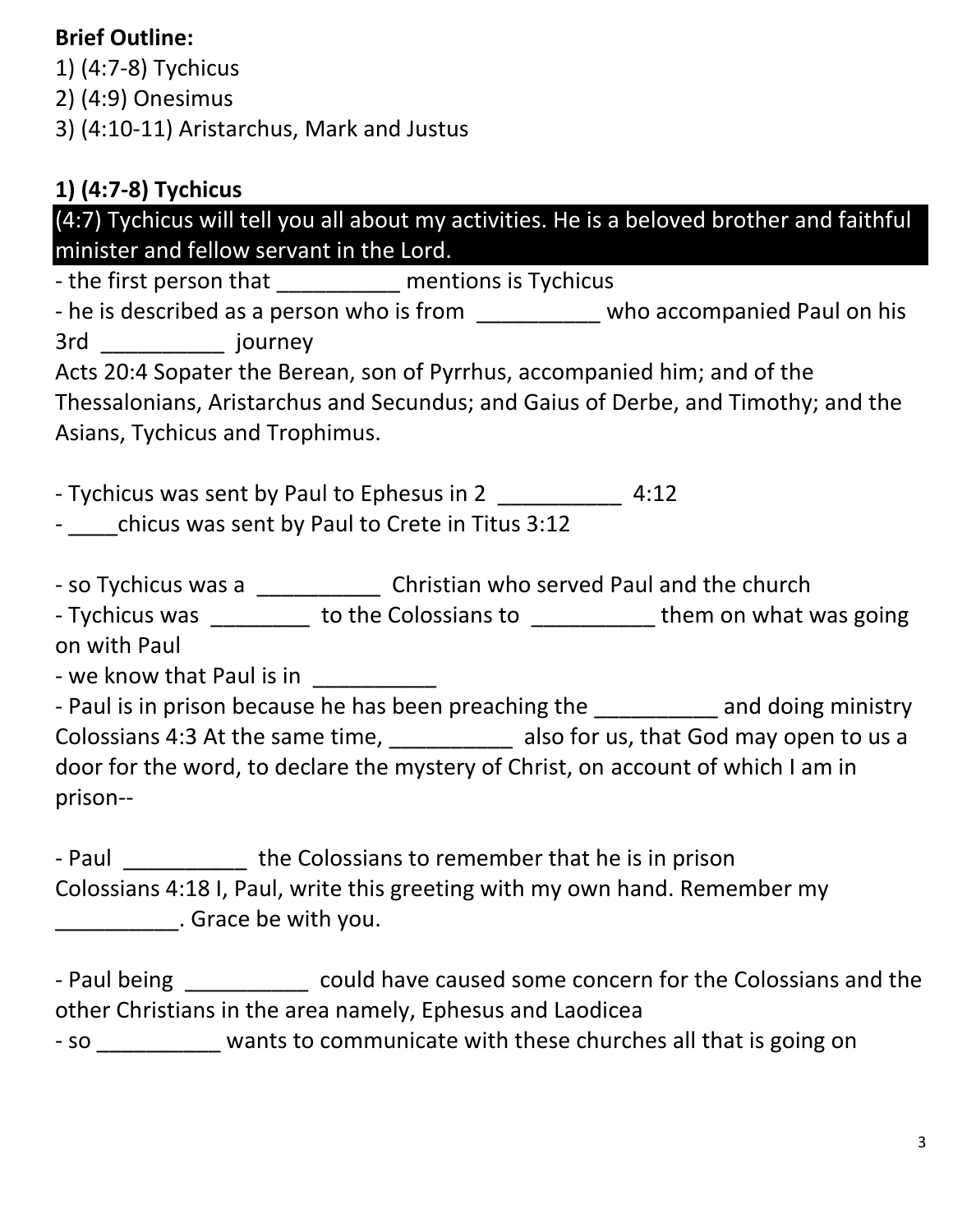#### **a. Paul describes Tychicus in three ways:**

i) beloved

- a brother in the Greek refers to someone who you are close to

- but in the context of the New Testament it refers to people who are connected together by the person and work of Jesus Christ like a Theorem member

- if you are outside of Jesus Christ, and have no relationship with Jesus Christ, you are not a part of the \_\_\_\_\_\_\_\_\_\_ of God - but if you recognize that your sin is offensive to a \_\_\_\_\_\_\_\_\_\_\_\_\_ God and embrace Jesus Christ as your personal Lord and Saviour you will receive the grace of God and be adopted into the family of God - this means that your sins are \_\_\_\_\_\_\_\_\_\_\_ and you are brought from death to life because of Jesus Christ John 5:24 Truly, truly, I say to you, whoever hears my word and \_\_\_\_\_\_\_\_\_\_ him who sent me has eternal life. He does not come into judgment, but has passed from

death to \_\_\_\_\_\_\_\_\_\_\_\_.

- you now belong to the family of and thus other people who are in the family of God are your brothers and

- Jesus says that those who do the will of the Father are His **Figure 1** in the gospel of Matthew

Matthew 12:50 For whoever does the will of my Father in heaven is my brother and sister and mother."

- Tychicus was a fellow Christian but he was also "\_\_\_\_\_\_\_\_\_\_\_\_\_\_\_"

- this is a term of endearment and means that Paul loved Tychicus very much

ii) faithful minister

- the word "minister" is the Greek word "\_\_\_\_\_\_\_\_\_\_"

- often this word is translated as "\_\_\_\_\_\_\_\_\_\_"

- Tychicus did not serve himself but because of the grace of Christ given to him he served others in the ministry of the \_\_\_\_\_\_\_\_\_\_\_\_

- Tychicus followed the example of Jesus \_\_\_\_\_\_\_\_\_\_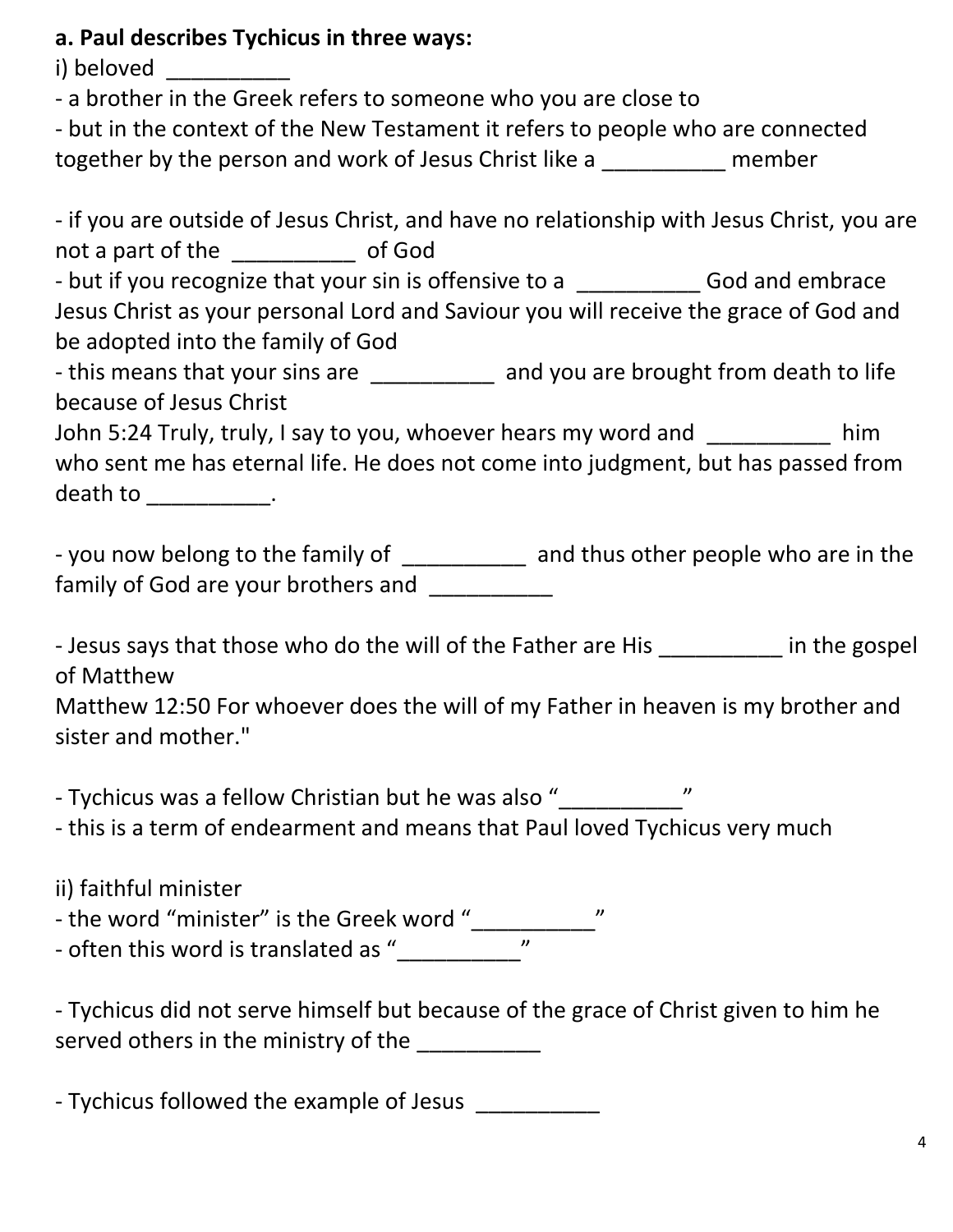- we see the kind of Christ- \_\_\_\_\_\_\_\_\_ character one is to exemplify in Philippians Philippians 2:3-5 Do nothing from selfish ambition or conceit, but in humility count others more significant than yourselves. 4 Let each of you look not only to his own interests, but also to the interests of others. 5 Have this mind among yourselves, which is yours in Christ Jesus,

| - Paul, later in Philippians 2:6-11 explains the | service and sacrifice of |
|--------------------------------------------------|--------------------------|
| Jesus Christ                                     |                          |

- this is we as believers in Jesus Christ are to be characterized

- we are to \_\_\_\_\_\_\_\_\_\_\_ humility and service to one another

- this is exactly what Jesus Christ did because He did not come to serve Himself but to give His life as \_\_\_\_\_\_\_\_\_\_\_\_ for many (Matthew 20:28)

iii) fellow servant in the Lord.

\_\_\_\_\_\_\_\_

| - this can also be translated "fellow" | " in the Lord |
|----------------------------------------|---------------|
|----------------------------------------|---------------|

| - because Tychicus was delivered from the slavery of           |             | and brought into |
|----------------------------------------------------------------|-------------|------------------|
| the family of God he then became a                             | to the Lord |                  |
| - but he was a fellow slave with Paul and the other Christians |             |                  |

| - being a Christian is not about trying to advance  |                     | rights and your agenda |
|-----------------------------------------------------|---------------------|------------------------|
| - following Christ is laying                        | your rights, taking | the cross of           |
| suffering, serving Jesus and others as did Tychicus |                     |                        |

(4:8) I have sent him to you for this very purpose, that you may know how we are and that he may encourage your hearts,

**b. Paul says that he sends Tychicus to the Colossians for this purpose and the purpose is \_\_\_\_fold**

i) Tychicus is sent so that they might know how Paul & the other Christian workers are

- Paul has \_\_\_\_\_\_\_\_\_\_\_\_ said this in Colossians 4:7

ii) Tychicus is sent so that he might \_\_\_\_\_\_\_\_\_\_\_ their hearts

- how can Tychicus encourage the \_\_\_\_\_\_\_\_\_\_\_\_ of the Colossians?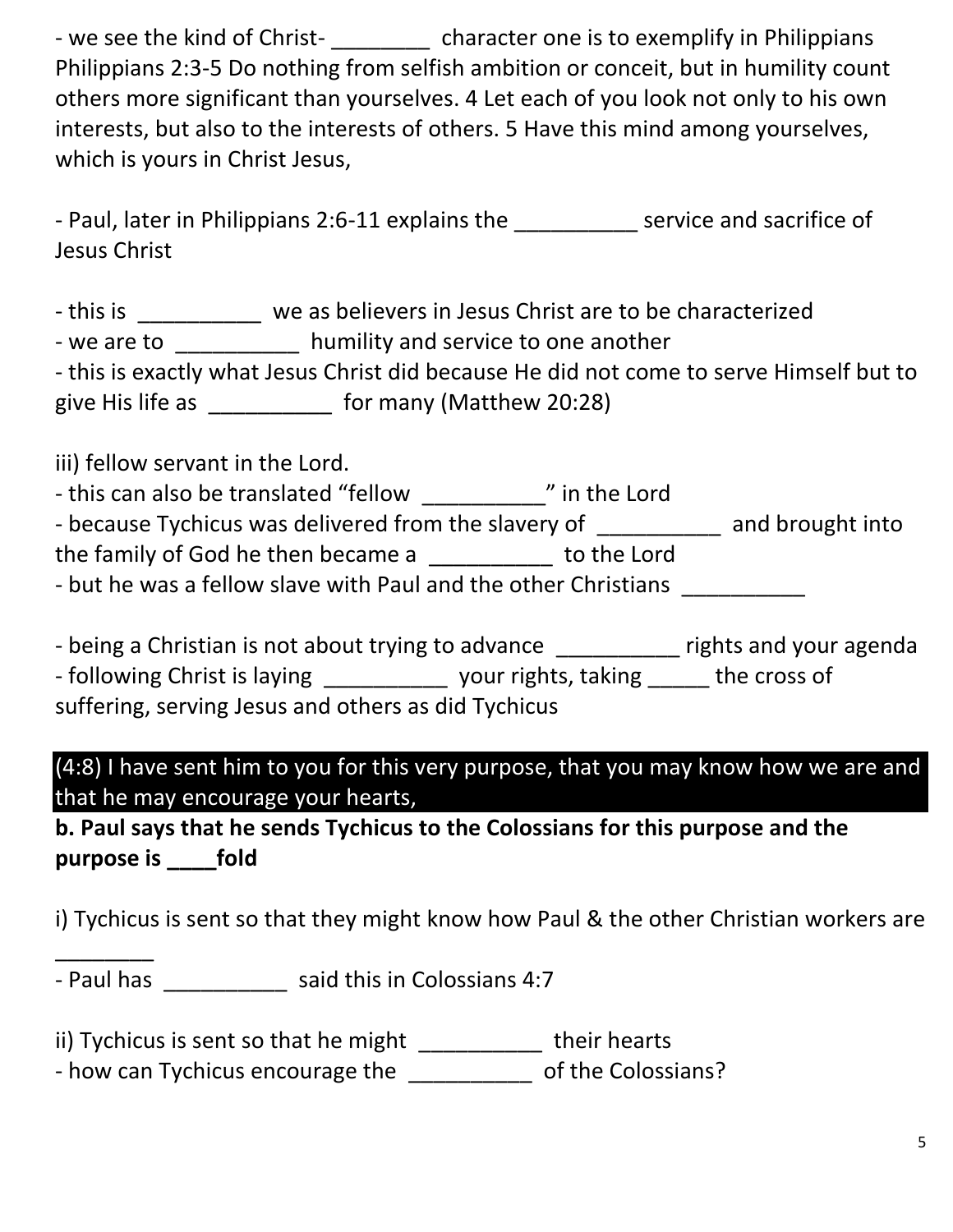- of course Tychicus will encourage the Colossians with the \_\_\_\_\_\_\_\_\_\_ of God and the gospel

### **c. " Encourage"**

- when you look at this word "encourage" in the New Testament it is often used in the context of the \_\_\_\_\_\_\_\_\_\_ or the word of God

- one of my favourite uses of this word "encourage " is found in 1 Thessalonians - just listen to how Paul \_\_\_\_\_\_\_\_\_\_\_ the Thessalonians to encourage each other 1 Thessalonians 4:15-18 For this we declare to you by a word from the Lord, that we who are alive, who are left until the coming of the Lord, will not precede those who have fallen asleep. <sup>16</sup> For the Lord himself will descend from heaven with a cry of command, with the voice of an archangel, and with the sound of the trumpet of God. And the dead in Christ will rise first.  $^{17}$  Then we who are alive, who are left, will be caught up together with them in the clouds to meet the Lord in the air, and so we will always be with the Lord.  $^{18}$  Therefore \_\_\_\_\_\_\_\_\_\_\_\_\_ one another with these words.

1 Thessalonians 5:9-11 For God has not destined us for wrath, but to obtain salvation through our Lord Jesus Christ, <sup>10</sup> who died for us so that whether we are awake or asleep we might live with him.  $^{11}$  Therefore encourage one another and  $\frac{1}{\sqrt{1-\frac{1}{n}}}\left\vert \frac{1}{\sqrt{1-\frac{1}{n}}}\right\vert$ one another up, just as you are doing.

- the Thessalonians were to \_\_\_\_\_\_\_\_\_ to each other the gospel and the hope of the resurrection

- this is the same \_\_\_\_\_\_\_\_\_\_\_ that Tychicus would have delivered to the Colossians!

- when you turn on the news, you are not going to get this \_\_\_\_\_\_\_\_\_\_ of encouragement

- CBC is not going to be preaching to you the electron or the hope of the resurrection

- for the most part Twitter or Facebook are not going to be preaching to you the \_\_\_\_\_\_\_\_\_\_ of the gospel unless you are subscribed to the Dryden 1st Baptist Church page

- we need servants of the \_\_\_\_\_\_\_\_\_\_ in the Canadian church to encourage us with the wonderful \_\_\_\_\_\_\_\_\_\_ of Jesus Christ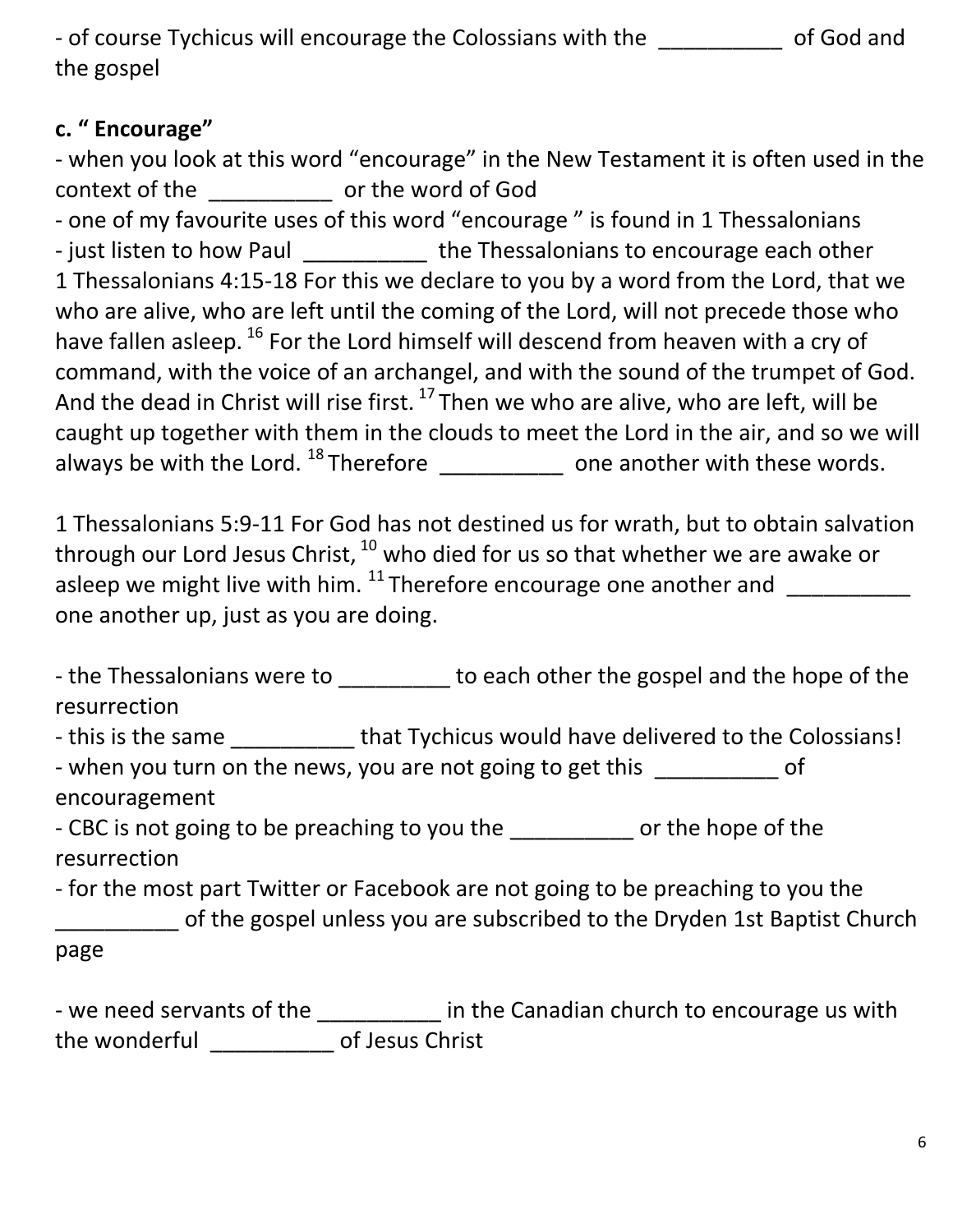**2) (4:9) Onesimus**  (4:9) and with him Onesimus, our faithful and beloved brother, who is one of you. They will tell you of everything that has taken place here.

### **a) Onesimus the slave**

- Paul speaks of another individual who will come with Tychicus and his **Example 2** is *\_\_ \_\_ \_\_simus* 

- Onesimus is \_\_\_\_\_\_\_\_\_\_ mentioned in the book of Colossians and in the book of Philemon

Philemon 1:10-16 I appeal to you for my child, Onesimus, whose father I became in my imprisonment. 11 (Formerly he was useless to you, but now he is indeed useful to you and to me.) 12 I am sending him back to you, sending my very heart. 13 I would have been glad to keep him with me, in order that he might serve me on your behalf during my imprisonment for the gospel, 14 but I preferred to do nothing without your consent in order that your goodness might not be by compulsion but of your own accord. 15 For this perhaps is why he was parted from you for a while, that you might have him back forever, 16 no \_\_\_\_\_\_\_\_\_\_\_\_ as a bondservant but more than a bondservant, as a brother-- especially to me, but how much more to you, both in the flesh and in the Lord.

- Onesimus was a \_\_\_\_\_\_\_\_\_\_, of Philemon, who ran away unlawfully

- but by God's sovereignty, he was brought into \_\_\_\_\_\_\_\_\_\_ with Paul

- Paul preached the gospel to him and Onesimus was \_\_\_\_\_\_\_ by grace and became a child of God

- with Onesimus we see that the does not promote slavery because we have Paul commanding Philemon to take him back not as a slave but as a

\_\_\_\_\_\_\_\_\_\_ in the Lord

- Onesimus was a slave but because of the providence of \_\_\_\_\_\_\_\_\_\_\_ and him meeting Paul he becomes a \_\_\_\_\_\_\_\_\_\_\_ creation and is given a \_\_\_\_\_\_\_\_\_\_ purpose

- this purpose is to do the work of \_\_\_\_\_\_\_\_\_\_\_\_\_ - free and unhindered for the glory of the Lord

- Onesimus is described two ways:

**i) \_\_\_\_\_\_\_\_\_\_ brother**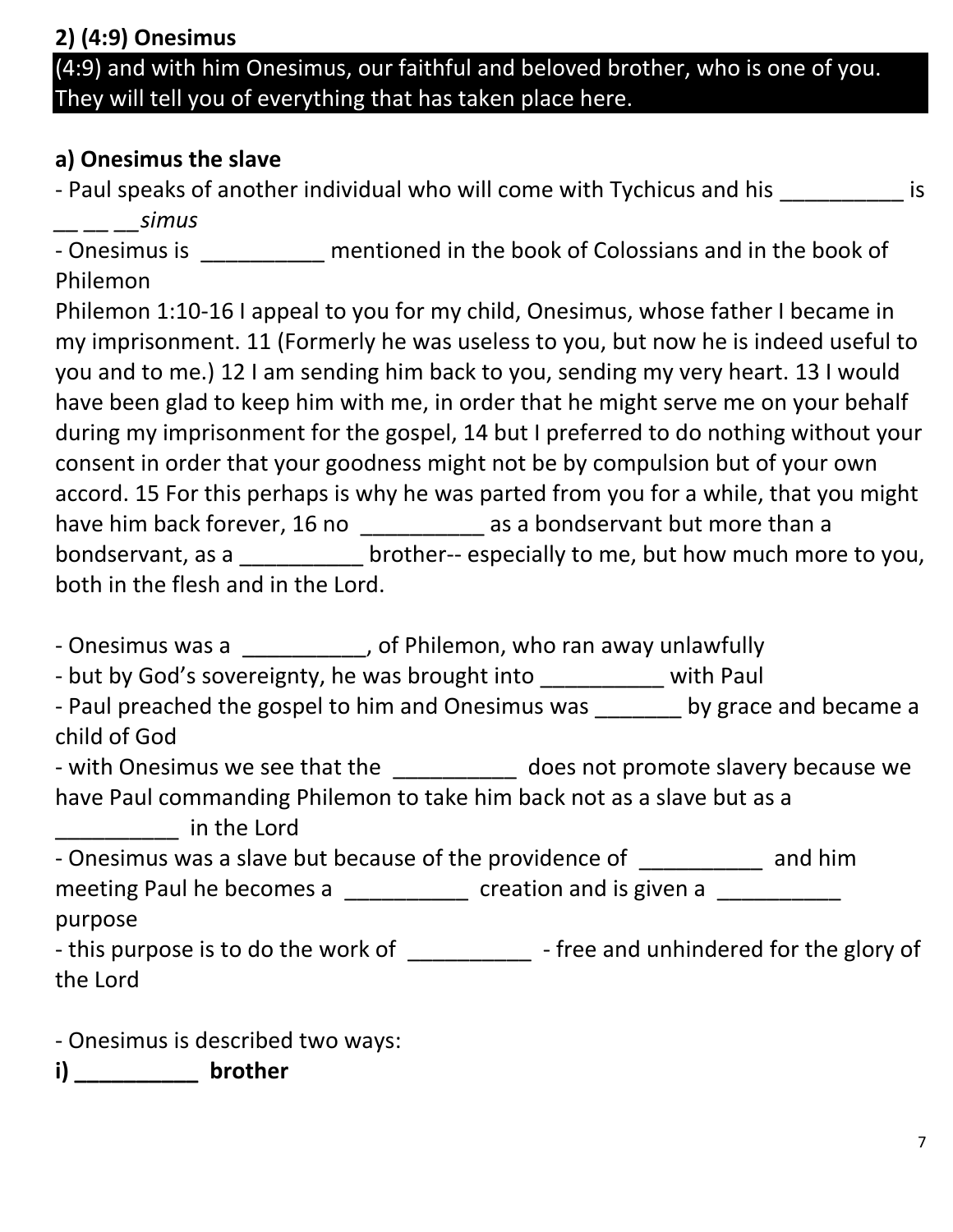- Onesimus is now a brother in the Lord and he is described as someone who is faithful

ii) brother

- this is exactly how Paul commands Philemon to \_\_\_\_\_\_\_\_\_\_\_\_\_\_\_ Onesimus in the book of Philemon

Philemon 1:16 no longer as a bondservant but more than a bondservant, as a beloved brother-- especially to me, but how much \_\_\_\_\_\_\_\_\_\_ to you, both in the flesh and in the Lord.

- Onesi **busines** is described as faithful and beloved

- let us strive to like the example of Onesimus, who is faithful and

| - Paul tells the Colossians that Onesimus will tell them what is | on with |
|------------------------------------------------------------------|---------|
| Paul                                                             |         |

- this is now the \_\_\_\_\_\_\_\_\_\_ time that Paul mentions that people will update them on his condition

#### 3) (4:10-11) Aristarchus, Mark and Jesus

# (4:10) Aristarchus my fellow prisoner greets you, - now Paul writes to the Colossian church delivering \_\_\_\_\_\_\_\_\_\_ from several Christians (4:10-15) **a) Aristarchus** - Aristarchus was a co-worker alongside of \_\_\_\_\_\_\_\_\_\_\_\_ - Aristarchus was with Paul on his \_\_\_\_\_\_\_\_\_\_\_ missionary journey - he was also dragged off with Paul during the riot in Ephesus over the controversy of the \_\_\_\_\_\_\_\_\_\_ god Artemis - so we know that Aristarchus was a \_\_\_\_\_\_\_\_\_\_\_ servant of the Lord and did not fear men

- Aristarchus is called a \_\_\_\_\_\_\_\_\_\_\_ prisoner with Paul

- therefore he would have been in prison with Paul in

and Mark the cousin of Barnabas (concerning whom you have received instructions- if he comes to you, welcome him),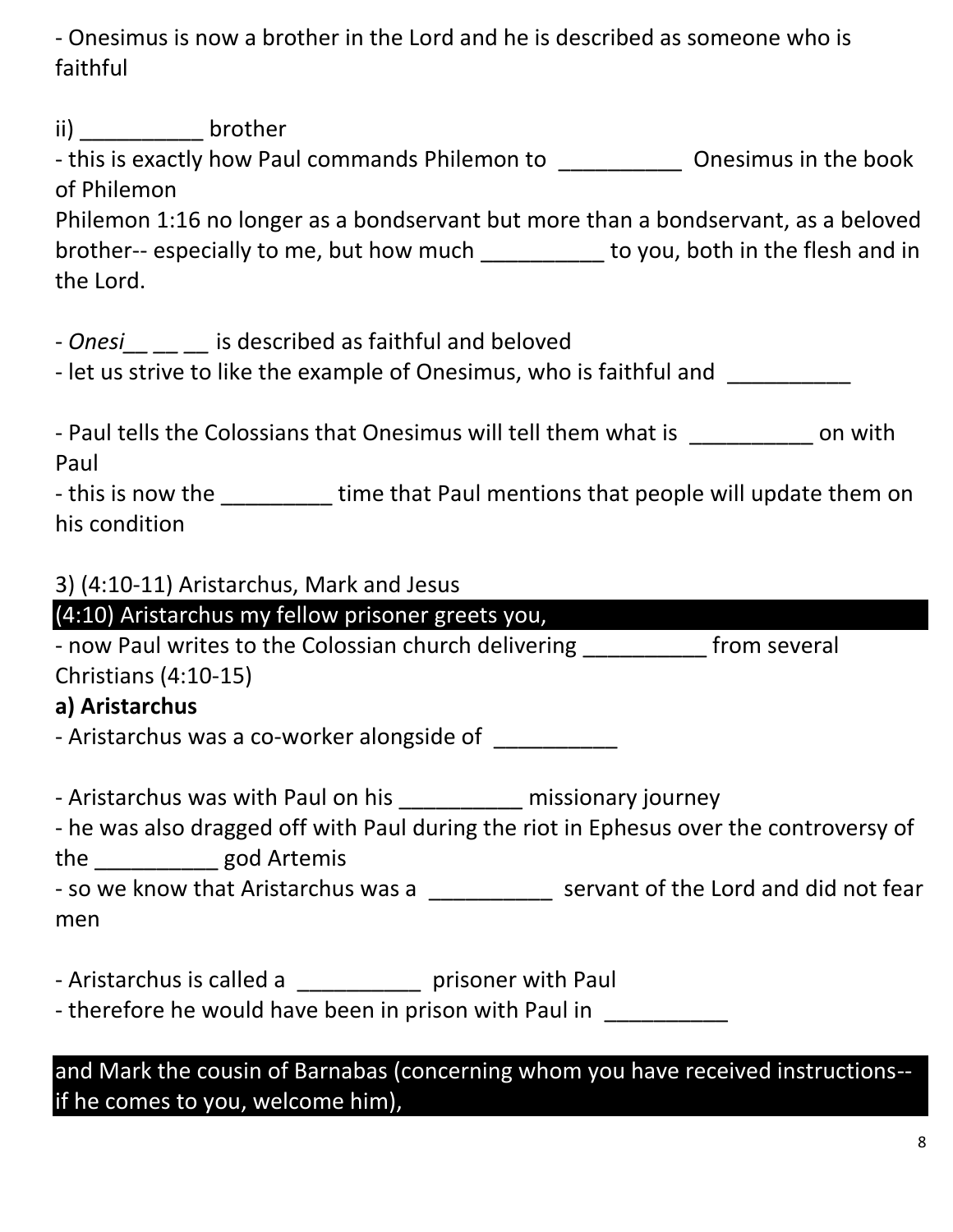### **b) Mark**

- Mark is thought to be the author of the gospel of

- notice as well that  $(4:14)$  is mention later in Colossians and it is thought that he is the author of the gospel of \_\_\_\_\_\_\_\_\_

- Mark and Paul were not always \_\_\_\_\_\_\_\_\_\_\_

- it was because of a disagreement \_\_\_\_\_\_\_\_\_\_\_\_\_ Mark that Paul and Barnabas broke ties and went different directions in ministry

- we see this event in  $15$ 

Acts 15:36-40 And after some days Paul said to Barnabas, "Let us return and visit the brothers in every city where we proclaimed the word of the Lord, and see how they are." 37 Now Barnabas wanted to take with them John called Mark. 38 But Paul thought best not to take with them one who had withdrawn from them in Pamphylia and had not gone with them to the work. 39 And there arose a sharp disagreement, so that they separated from each other. Barnabas took Mark with him and sailed away to Cyprus, 40 but Paul chose Silas and departed, having been commended by the brothers to the grace of the Lord.

- even though Paul and Mark had this \_\_\_\_\_\_\_\_\_\_, they were reconciled and they became very close at the end Paul's \_\_\_\_\_\_\_\_\_\_

- Paul desires that the Colossians welcome Mark when he \_\_\_\_\_\_\_\_\_\_\_ to see them

#### (4:11) and Jesus who is called Justus.

#### **c) Jesus (Justus)**

- Jesus, or Justus, is **Example 20 mentioned anywhere else in the Bible** 

- we just know that he was a \_\_\_\_\_\_\_\_\_\_ ish believer in Jesus Christ

### These are the only men of the circumcision among my fellow workers for the kingdom of God, and they have been a comfort to me.

- Aristarchus, Mark and Justus were "\_\_\_\_\_\_\_\_\_\_ of circumcision"

- that means that they were \_\_\_\_\_\_\_\_\_\_\_ who had converted to follow Jesus

- also they were \_\_\_\_\_\_\_\_\_\_ with Paul in the kingdom or the gospel of Jesus Christ

- they worked alongside of Paul but they also \_\_\_\_\_\_\_\_\_\_\_ and encouraged Paul

- here in this section we see \_\_\_\_\_\_\_\_\_\_, togetherness and people doing the work of ministry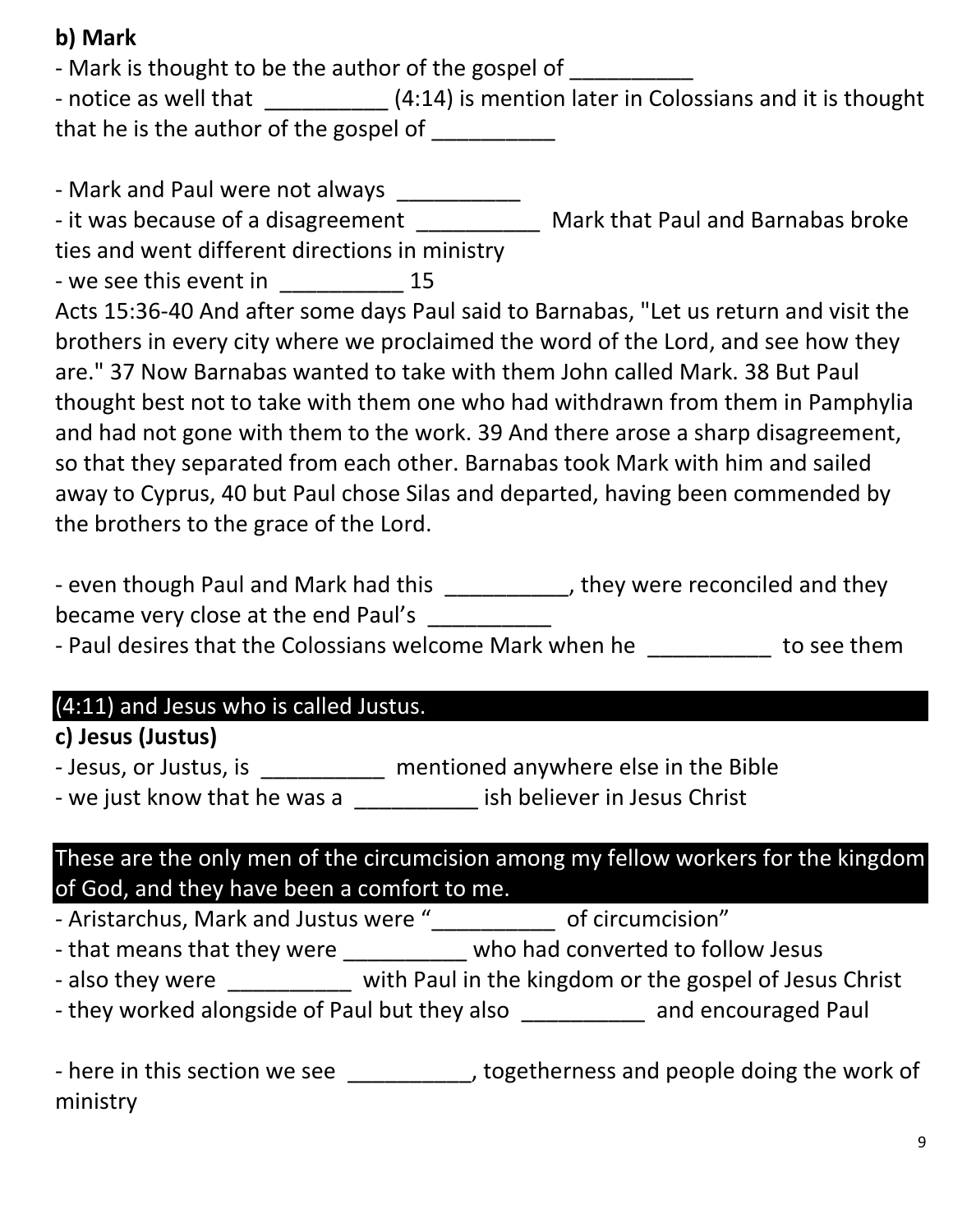### **Application**

\_\_\_\_\_\_\_\_\_\_

### **1) The Lord Changes People for His Glory**

- we see the beauty of the work of Christ in the person of Onesimus and how he is

- he and a slave who unlawfully ran away from his master Philemon - but by the sovereignty of God everyone's plans were interrupted - Onesimus was \_\_\_\_\_\_\_\_\_\_\_\_ by Jesus Christ, and not only became a \_\_\_\_\_\_\_\_\_\_\_\_\_ man with respect to being a slave, as well he became because he was delivered from the slavery of sin and the consequences of his sin - Onesimus was a slave, and was not even useful to his owner, \_\_\_\_\_\_\_\_\_\_\_\_ through Jesus Christ he becomes a \_\_\_\_\_\_\_\_\_\_ and beloved brother

- the media and Canadian culture demonize many different groups of \_\_\_\_\_\_\_\_\_\_\_\_

- our Canadian culture \_\_\_\_\_\_\_\_\_\_\_ people that do not agree with them and it the ones who fight against the enemies of its modern values and ideals - but Jesus Christ \_\_\_\_\_\_\_\_\_, gives grace to the lowest of the low, a slave, and makes them a beloved brother in the family of God

- if you are \_\_\_\_\_ Jesus Christ know that you are loved by God

- no matter your past or your social status you are **the solution by God and Jesus** Christ

- we this because of the work of Christ accomplished for us! Romans 5:6-8 For while we were still weak, at the right time Christ died for the ungodly. 7 For one will scarcely die for a righteous person-- though perhaps for a good person one would dare even to die-- 8 but God shows his \_\_\_\_\_\_\_\_\_\_ for us in that while we were still sinners, Christ \_\_\_\_\_\_\_\_\_\_ for us.

## **2) Be Encouraged by the Gospel**

- one of the **things that the pandemic has brought about is that many** churches are streaming their services online

- but and what we are seeing is that many churches are exacution preaching the gospel and the Word of God

- many Canadian pastors seem to want to preach about the things that are triggering them or angering them

- I can listen to a sermon and the \_\_\_\_\_\_\_\_\_\_\_ is not even cracked open, there is not one reference to God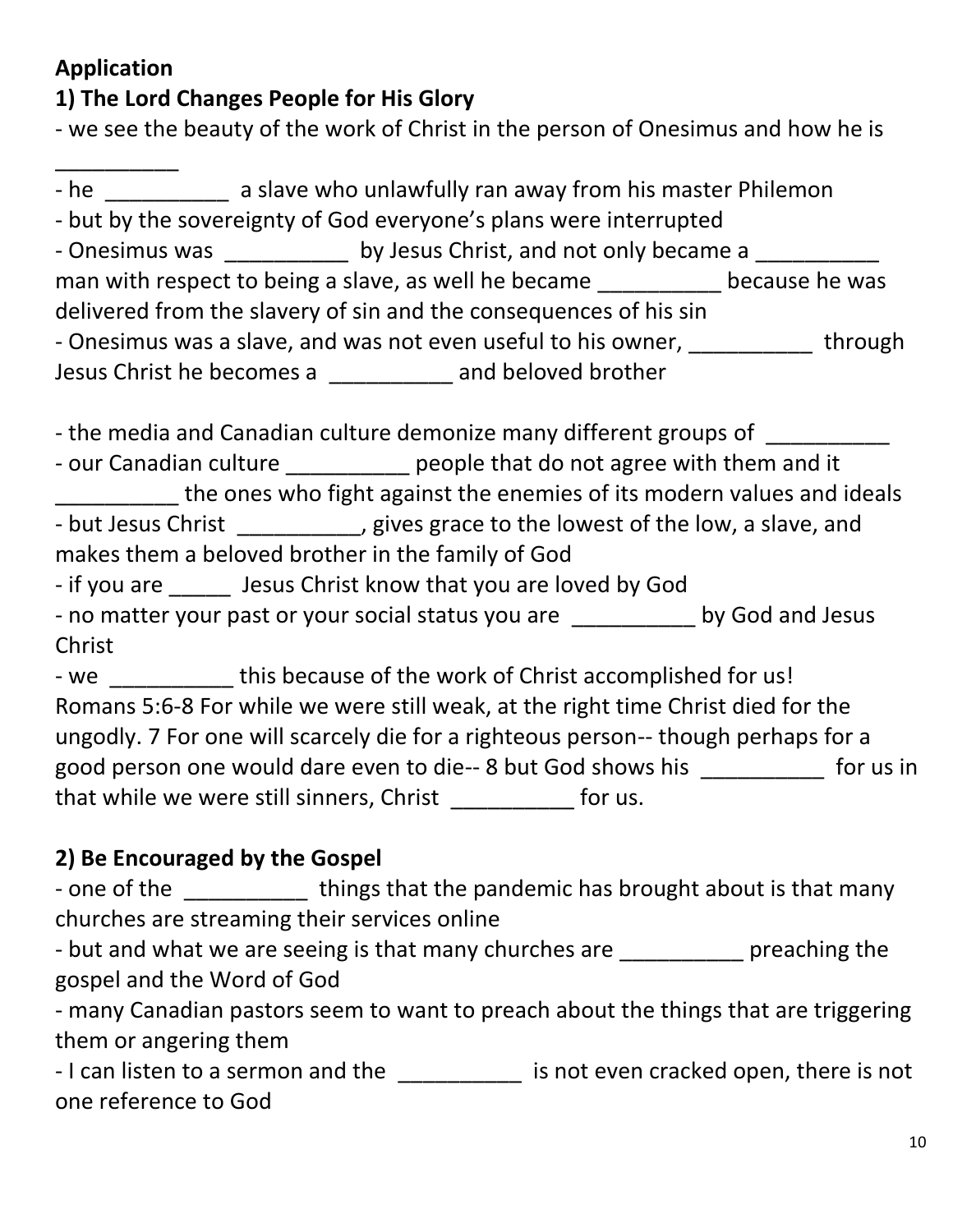- they preach politics, anti-racism and other forms of woke theology

- people in these churches will \_\_\_\_\_\_\_\_\_\_ receive the kind of encouragement that Paul is talking about here because the pastors preach their political agendas instead of God's \_\_\_\_\_\_\_\_\_\_ found in the gospel

- Tychicus came to Colossae to **these Christians with the good news of** Jesus Christ

- since he was delivering the letter it is probable that he would have read the letter to the \_\_\_\_\_\_

- it is also probably that he would have preached the gospel message found in this letter

- it could have been a 
sum point message: Jesus 
sum sum sum sedeems, Reconciles and Regenerates

i) Jesus \_\_\_\_\_\_\_\_\_\_

- Jesus rescues us from the \_\_\_\_\_\_\_\_\_\_\_ to come and the darkness of sin (Colossians 1:12-13)

ii) Jesus \_\_\_\_\_\_\_\_\_\_

- in Jesus we have redemption and this means that we are brought from under the authority of sin and now stand under God's grace

iii) Jesus \_\_\_\_\_\_\_\_\_\_

- our \_\_\_\_\_\_\_\_\_ alienates us from God but through Jesus Christ, we can be in perfect fellowship with God through Christ's work upon the cross (Colossians 1:20-22) iv) Jesus \_\_\_\_\_\_\_\_\_\_

- humans are \_\_\_\_\_\_\_\_\_ in sin but they are given new \_\_\_\_\_\_\_\_\_ because of Christ's work upon the cross (Colossians 2:13)

- Christian be  $\qquad \qquad$  by the good news of Jesus

- if you allow your circumstances to dictate your emotions, you will be

- you were \_\_\_\_\_\_\_\_\_\_ in your sins, but the gospel declares that God has given you \_\_\_\_\_\_\_\_\_\_ – Praise the Lord!

## **3) Strive for Unity in the Church**

- if 1000 musicians can get along and each play their parts in \_\_\_\_\_\_\_\_\_\_, then certainly the church can be unified in the clear mission to \_\_\_\_\_\_\_\_\_\_\_\_\_\_ Christ and make Him known